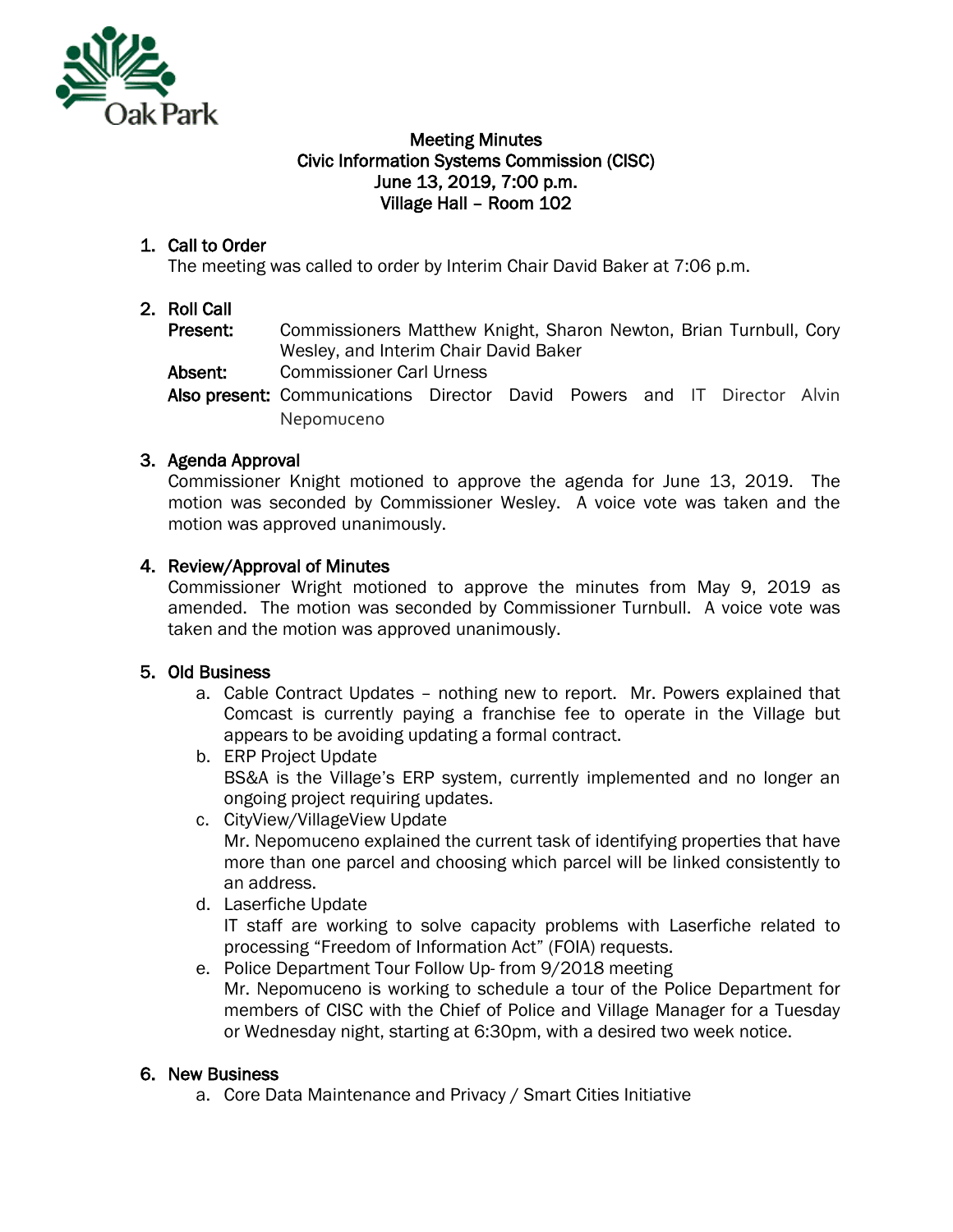

The Village is seeking guidance on developing a data collection and retention privacy policy. The desire is to have a policy that guides collection and retention of personal data and to develop a regular schedule for archiving and disposing of Village records. Mr. Nepomuceno responded to questions regarding Village procedures for assigning access to data by individual versus a role or job description in the Village. Currently individual access is determined by approval from the Department Director. Commissioner Newton shared her understanding of best practices for the preference to streamline access decisions to job description rather than consideration by individual.

For purposes of understanding how and who has access to sensitive data Mr. Nepomuceno reviewed the FOIA process, including redacting of private information, issuing of denials when required, and how Smart Cities technology is utilized. The Law Department currently oversees the FOIA process. Commissioner Newton questioned whether the systems that exist for collecting needed data can ultimately protect the information. Commissioner Wesley shared his experience of how extensive and consistent training can assist a data collection privacy policy. Members of CISC shared their understanding that the importance of effective systems and policies that protect data are very important and may warrant a professional consultant to develop and assist with implementing.

Mr. Nepomuceno expressed confidence in the Village's current systems. His ask is to draft a *guiding principle* for implementation of processes and systems. Commissioners Newton, Wesley, and Knight suggested the Village look at the Seattle.gov example provided and adapt to Oak Park's needs. Members of CISC discussed the idea of an open data portal, Village readiness, and community desire for access to information. Members of CISC suggested staff review data topics collected from the Seattle.gov example so that CISC can draft guiding principles for data collection in Oak Park at the next meeting.

b. Passport Application discussion

Commissioner Wesley reported out on the passport application process discussed at a recent Village Board meeting. Shared concern existed regarding instructions to members of the community for renewal of vehicle licenses utilizing chrome and requiring disabling of a security setting without instructions to re-enable settings. It was agreed that the role out was not ideal but overall a success with very few complaints. Commissioner Wesley suggested CISC could be a stronger resource to members of the Village Board for responding to technology discussions and concerns of the community. Members of CISC agreed to extend an invitation to Trustee Andrews to attend the next meeting.

c. Cable Franchise Discussion

David Powers clarified that Government Access is channel 6, Public Access is Comcast channel 19, and Education Access is channel 16. Channel 16 is primarily utilized by Triton but D97 and D200 could participate if they chose to.

d. 5G in Oak Park